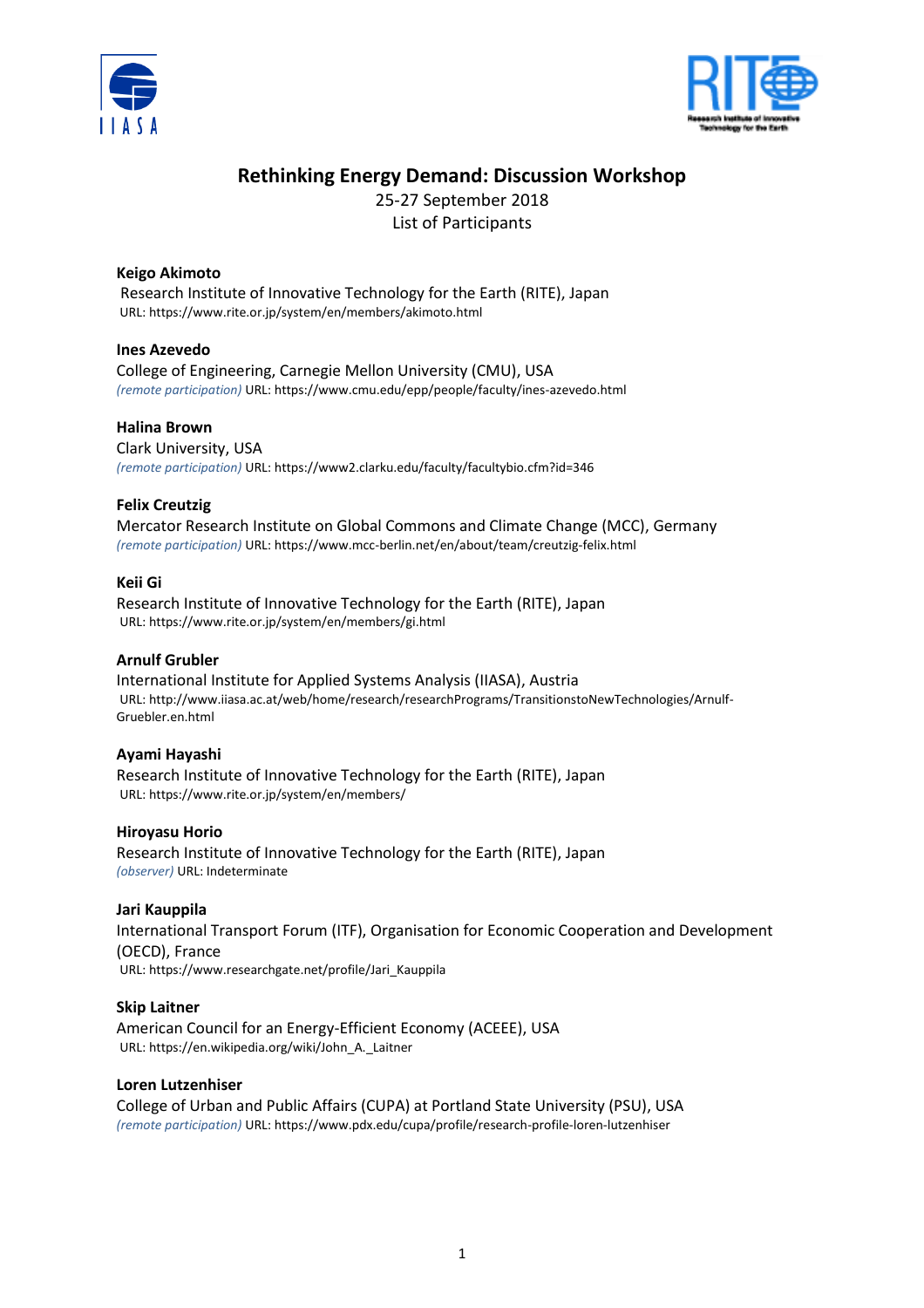## **Sebonia Matthew**

Global Climate Capital, USA *(observer)* URL: https://www.globalclimatecapital.com/

## **Mithra Moezzi**

Portland State University, USA URL: https://www.researchgate.net/profile/Mithra\_Moezzi

## **Sumie Nakayama**

J-Power, Japan URL:

## **Narasimha Rao**

International Institute for Applied Systems Analysis (IIASA), Austria URL: http://www.iiasa.ac.at/web/home/research/researchPrograms/Energy/Narasimha-D.-Rao.en.html

## **Keywan Riahi**

International Institute for Applied Systems Analysis (IIASA), Austria URL: http://www.iiasa.ac.at/staff/riahi

## **Joyashree Roy**

Asian Institute of Technology (AIT), Thailand URL: https://www.ait.ac.th/2018/08/prof-joyashree-roy-joins-ait-bangabandhu-chair-professor/

## **Fuminori Sano**

Research Institute of Innovative Technology for the Earth (RITE), Japan URL: https://www.rite.or.jp/system/en/members/

# **Yoshiyuki Shimoda**

Osaka Univesity, Japan URL: http://www.dma.jim.osaka-u.ac.jp/view?l=en&u=1439

## **Linda Steg**

University of Groningen, Netherlands URL: http://www.rug.nl/staff/e.m.steg/research

## **Julia Steinberger**

School of Earth and Environment, Leeds University, UK *(remote participation)* URL: http://www.see.leeds.ac.uk/people/j.steinberger

## **Taishi Sugiyama**

The Canon Institute for Global Studies, Japan URL: http://www.canon-igs.org/en/fellows/taishi\_sugiyama.html

# **Diana Urge-Vorsatz**

Center for Climate Change and Sustainable Energy Policy (3CSEP) and WGIII of the Intergovernmental Panel on Climate Change (IPCC), Hungary URL: https://people.ceu.edu/diana\_urge-vorsatz

## **Bas van Ruijven**

International Insittute for Applied Systems Analysis (IIASA), Austria URL: http://www.iiasa.ac.at/web/home/research/researchPrograms/Energy/Bas\_van\_Ruijven.html